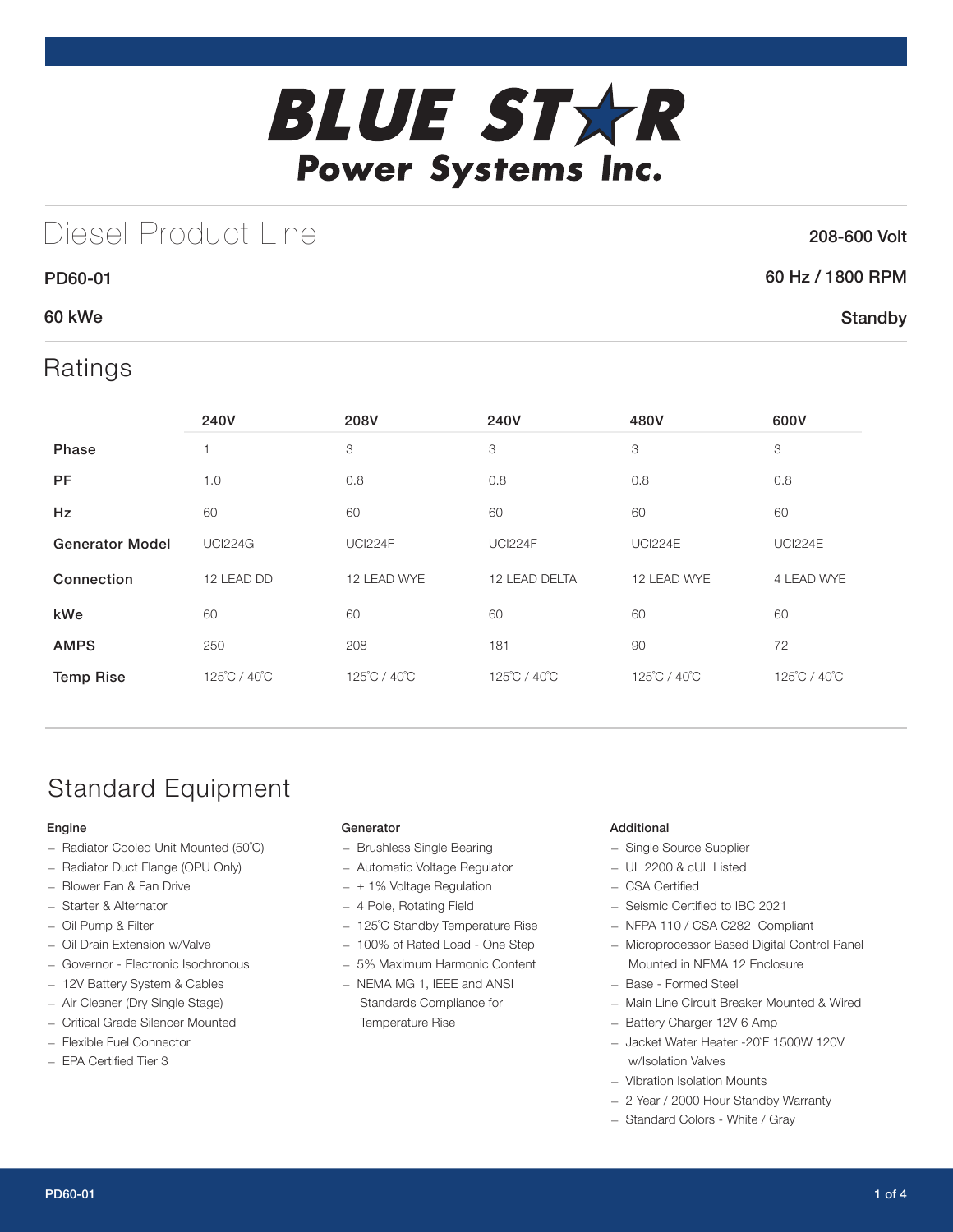

## Application Data

| Engine                                                                   |                   |                                      |                                                |  |
|--------------------------------------------------------------------------|-------------------|--------------------------------------|------------------------------------------------|--|
| Manufacturer:                                                            | Perkins           | Displacement - Cu. In. (lit):        | 269 (4.40)                                     |  |
| Model:                                                                   | 1104D-E44TG1      | Bore - in. (cm) x Stroke - in. (cm): | $4.13(10.5) \times 5.00(12.7)$                 |  |
| Type:                                                                    | 4-Cycle           | Compression Ratio:                   | 16.7:1                                         |  |
| Aspiration:                                                              | Turbo Charged     | Rated RPM:                           | 1800                                           |  |
| <b>Cylinder Arrangement:</b>                                             | 4 Cylinder Inline | Max HP Stby (kWm):                   | 95.7 (71.4)                                    |  |
|                                                                          |                   |                                      |                                                |  |
| <b>Exhaust System</b>                                                    |                   |                                      | Standby                                        |  |
| Gas Temp. (Stack): °F (°C)                                               |                   |                                      | 1,191 (644)                                    |  |
| Gas Volume at Stack Temp: CFM (m <sup>3</sup> /min)                      |                   |                                      | 512(14.5)                                      |  |
| Maximum Allowable Exhaust Restriction: in. H2O (kPa)                     |                   |                                      | 60.0 (15.0)                                    |  |
| <b>Cooling System</b>                                                    |                   |                                      |                                                |  |
| Ambient Capacity of Radiator: °F (°C)                                    |                   |                                      | 122 (50.0)                                     |  |
| Maximum Allowable Static Pressure on Rad. Exhaust: in. H2O (kPa)         |                   | 0.50(0.12)                           |                                                |  |
| Water Pump Flow Rate: GPM (lit/min)                                      |                   |                                      | 39.6 (151)                                     |  |
| Heat Rejection to Coolant: BTUM (kW)                                     |                   |                                      | 2,691(47.1)                                    |  |
| Heat Radiated to Ambient: BTUM (kW)                                      |                   |                                      | 1,239 (21.7)                                   |  |
| <b>Air Requirements</b>                                                  |                   |                                      |                                                |  |
| Aspirating: CFM (m <sup>3</sup> /min)                                    |                   |                                      | 218(6.17)                                      |  |
| Air Flow Required for Rad. Cooled Unit: CFM (m <sup>3</sup> /min)        |                   |                                      | 4,240 (120)                                    |  |
| Air Flow Required for Heat Exchanger/Rem. Rad. CFM (m <sup>3</sup> /min) |                   |                                      | Consult Factory For Remote Cooled Applications |  |
| <b>Fuel Consumption</b>                                                  |                   |                                      |                                                |  |
| At 100% of Power Rating: gal/hr (lit/hr)                                 |                   |                                      | 4.98(18.9)                                     |  |
| At 75% of Power Rating: gal/hr (lit/hr)                                  |                   |                                      | 4.05 (15.3)                                    |  |
| At 50% of Power Rating: gal/hr (lit/hr)                                  |                   |                                      | 2.95(11.2)                                     |  |
| <b>Fluids Capacity</b>                                                   |                   |                                      |                                                |  |
| Total Oil System: gal (lit)                                              |                   |                                      | 2.22(8.40)                                     |  |
| Engine Jacket Water Capacity: gal (lit)                                  |                   |                                      | 2.05(7.75)                                     |  |
| System Coolant Capacity: gal (lit)                                       |                   |                                      | 4.36(16.5)                                     |  |

Deration Factors: Rated Power is available up to 3281ft (1000m) at ambient temperatures to 86°F (30°C). Consult factory for site conditions above these parameters.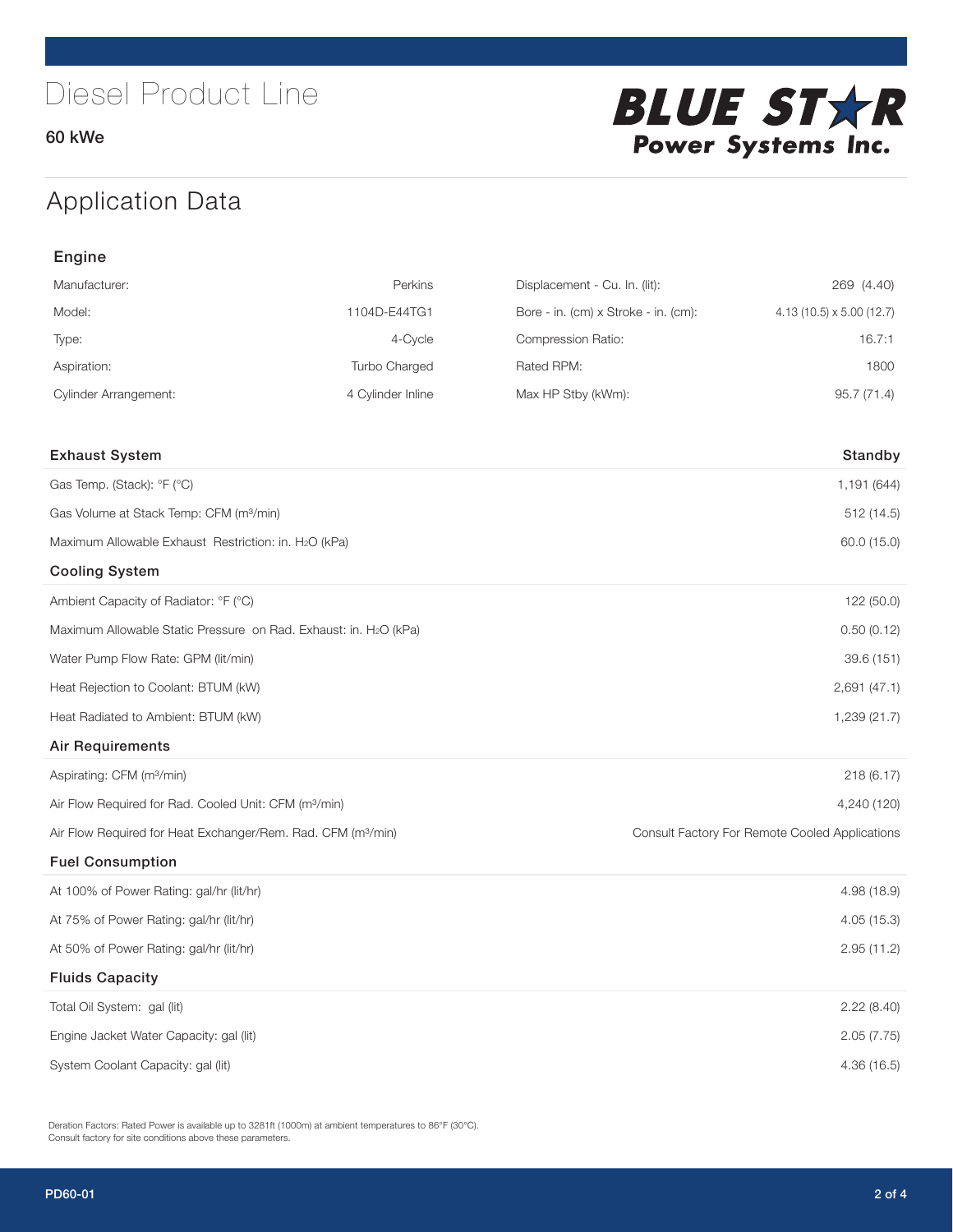# Diesel Product Line

#### 60 kWe



### DCP7310 Control Panel

#### Standard Features

- Digital Metering
- Engine Parameters
- Generator Protection Functions
- Engine Protection
- CAN Bus (J1939) ECU Communications
- Windows-Based Software
- Multilingual Capability
- Remote Communications to DSE2548 Remote Annunciator
- 8 Programmable Contact Inputs
- 10 Contact Outputs
- RS485 Communicator Interface
- cULus Listed, CE Approved
- Event Recording
- IP 65 rating (with supplied gasket) offers increased resistance to water ingress
- NFPA 110 Level 1 Compatible

### Weights / Dimensions / Sound Data

|            | L x W x H                    | <b>Weight lbs</b> |
|------------|------------------------------|-------------------|
| <b>OPU</b> | $80 \times 38 \times 45$ in  | 2,325             |
| Level 1    | $90 \times 38 \times 66$ in  | 2.825             |
| Level 2    | $90 \times 38 \times 66$ in  | 2,875             |
| Level 3    | $120 \times 38 \times 60$ in | 2.975             |
|            |                              |                   |

Please allow 6-12 inches for height of exhaust stack.

|         | No Load | Full Load |
|---------|---------|-----------|
| OPU     | 75 dBA  | 79 dBA    |
| Level 1 | 72 dBA  | 75 dBA    |
| Level 2 | 69 dBA  | 71 dBA    |
| Level 3 | 65 dBA  | 65 dBA    |



STOP MANUAL OPTION AUTO ALARM START

[AUTO]

**BLUE STAR** Power Systems Inc.

Manual Mode Button and Indicator Sultane Mute & Lamp Test Button Mute & Lamp Test Button Mute & Lamp Test Button Configurable Button -  $\Box$  Auto Mode Button and Indicator

DIGITAL CONTROL PANEL

Module Display  $\Box$ 

 $\bullet$  $\bullet$  $\bullet$ 

 $\circledcirc$ 

Menu<br>Navigation

Open Generator (Manual Mode Only)

Generator Breaker LED

Stop / Reset Mode Button and Indicator

 $\bullet$  $\bullet$   $\circ$   $\bullet$ 

 $\sigma$ 

՟Պ



L Start Button

 $\blacksquare$ 

Close Generator (Manual Mode Only)

Generator Available LED